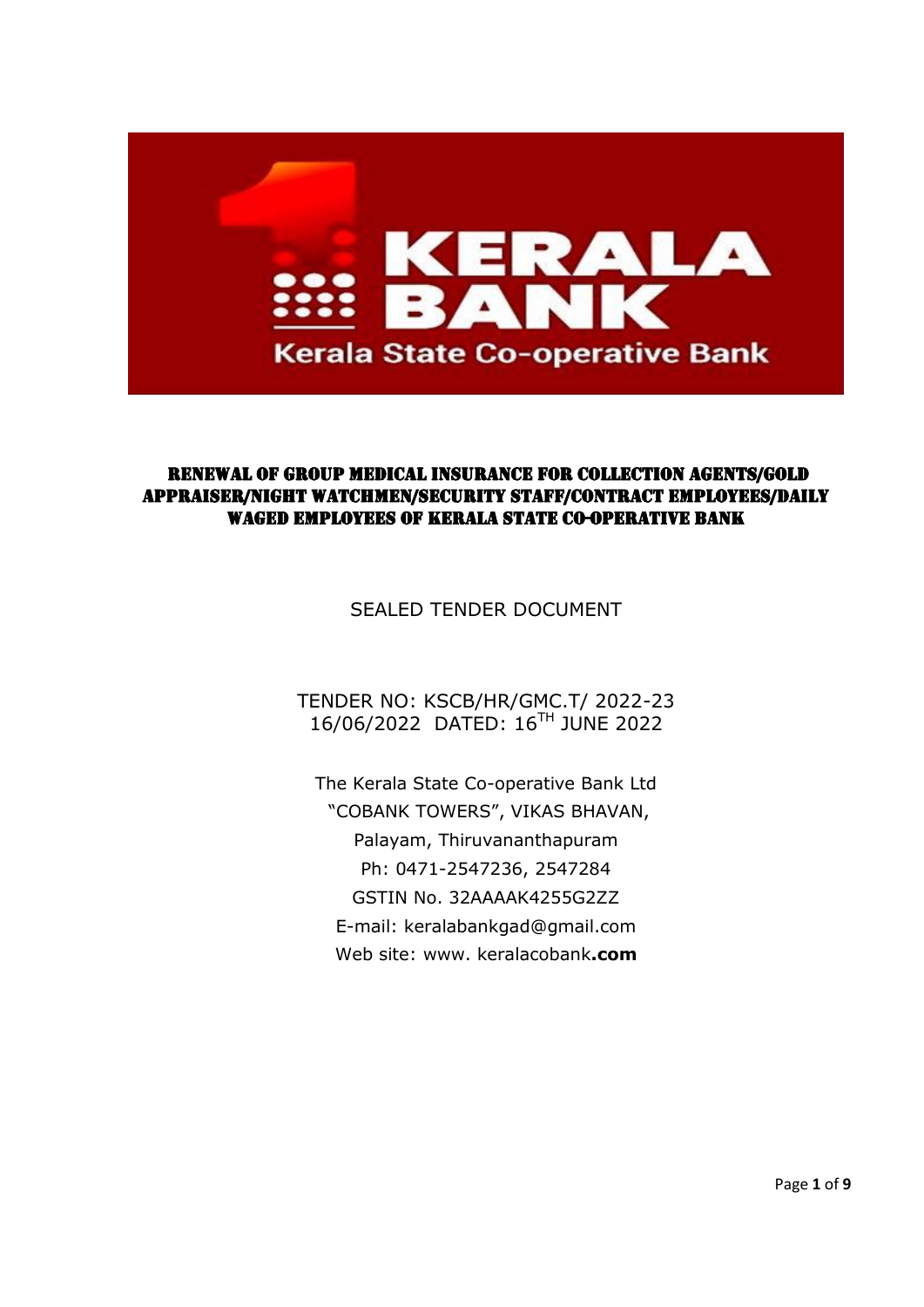

P.B. No. 6515, COBANK TOWERS, **VIKAS BHAVAN P.O., PALAYAM** THIRUVANANTHAPURAM, PIN-695 033

**KSCB/HR/GMC.T/ 2022-23 16/06/2022**

# **RENEWAL GROUP MEDICAL INSURANCE FOR COLLECTION AGENTS/GOLD APPRAISER/NIGHT WATCHMEN/SECURITY STAFF/CONTRACT EMPLOYEES/DAILY WAGED EMPLOYEES OF KERALA STATE CO-OPERATIVE BANK**

The Kerala State Co-operative Bank LTD invite competitive Quotations for implementing Group Mediclaim policy for Collection Agents/Gold Appraiser/Night Watchmen/Security Staff/Contract Employees/Daily Waged Employees and their Dependence, from Public Sector Insurance Companies Through its Regional Offices or Divisional Offices or from General Insurance Companies promoted by Public Sector Banks or from Insurance Broking Companies approved by IRDA representing the Public Sector Insurance Companies and General Insurance Companies promoted by Public Sector Banks for a period of one year with effect from date of payment of premium as per the terms and conditions attached with this notification. Interested eligible Bidders may obtain further information from the Head Office Kerala Bank Ltd, Thiruvananthapuram**.**

- The benefits such as Hospitalization cover, critical illness care etc. are to be included in the Group Medical Insurance Policy.
- The details of the benefits under the policy, which we would propose for the ensuing year, are given below for your ready reference.
- Period of Insurance: For a period of one year
	- Approximate No. of insured: 295 employees ie is 295 families (978 LIVES)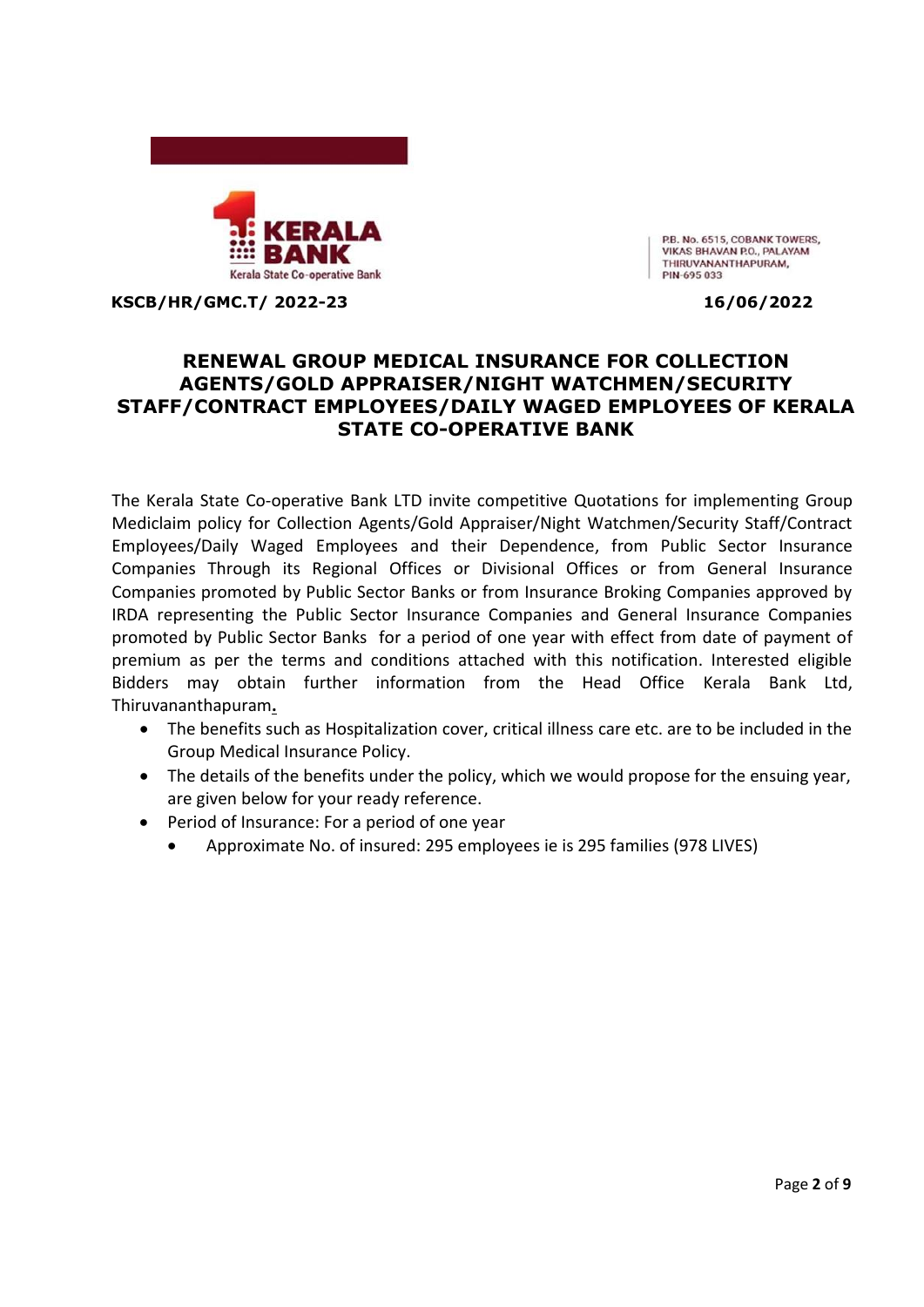| <b>TERMS AND CONDITIONS</b>                                                                         |                                                                                                                                                  |                                                                                                                                                                                                                              |  |  |
|-----------------------------------------------------------------------------------------------------|--------------------------------------------------------------------------------------------------------------------------------------------------|------------------------------------------------------------------------------------------------------------------------------------------------------------------------------------------------------------------------------|--|--|
| Family Floater Sum Insured                                                                          |                                                                                                                                                  | Sum Insured Rs.2 lakh/family                                                                                                                                                                                                 |  |  |
| Family Unit May contain                                                                             |                                                                                                                                                  | Employee, Spouse + 3 dependent children (Upto 25 yrs of<br>age)                                                                                                                                                              |  |  |
| Pre-existing diseases / conditions exclusion                                                        |                                                                                                                                                  | Waived for all, no exclusion of diseases, no exclusions/limit<br>for pre-existing diseases other than specified.                                                                                                             |  |  |
| 30 days Waiting period                                                                              |                                                                                                                                                  | Waived off                                                                                                                                                                                                                   |  |  |
| One / Two/Four Year exclusions and / or any time<br>bound exclusions for specified diseases         |                                                                                                                                                  | Waived off                                                                                                                                                                                                                   |  |  |
| Room rent / Boarding Expenses                                                                       | Room<br>rent limit                                                                                                                               | Room rent per day restricted to 1.5% of the sum insured.                                                                                                                                                                     |  |  |
| (including nursing charges)                                                                         | ICU rent<br>limit                                                                                                                                | ICU rent per day restricted to 3 % of the sum insured.                                                                                                                                                                       |  |  |
| Maternity Hospitalization expenses<br>for employees and spouse (coverage<br>for first two delivery) | Normal<br>Delivery<br>Limit                                                                                                                      | Rs.40000/-                                                                                                                                                                                                                   |  |  |
|                                                                                                     | Caesarean<br>Delivery<br>Limit                                                                                                                   | Rs.50000/-                                                                                                                                                                                                                   |  |  |
| <b>BABY DAY ONE COVER</b>                                                                           |                                                                                                                                                  | New born babies need to be covered from day one with full<br>floater sum assured                                                                                                                                             |  |  |
| Proportionate payment for higher room category                                                      |                                                                                                                                                  | No proportionate deductions on expenses during the course<br>of treatment up to room rent alloted for each SI. Can do<br>proportionate deductions on expenses during the course of<br>treatment above the alloted room rent. |  |  |
| <b>CORPORATE BUFFER</b>                                                                             |                                                                                                                                                  | Overall limit of Rs.25 lakhs - (Limited to Rs.1lakh) should be<br>released based on the approval of Bank without any ailment<br>restrictions                                                                                 |  |  |
| Ayurveda /Homeopathy/Allopathy<br><b>Hospitalization expenses</b>                                   | Reimbursement for in-patient Ayurvedic treatment (other than Sukha<br>Chikitsa) at Govt. recognised Ayurvedic hospitals upto Rs. 25,000/ family. |                                                                                                                                                                                                                              |  |  |
| Pre-Hospitalisation and Post<br>Hospitalisation                                                     | Pre hospitalization 30 days and Post hospitalization 60 days                                                                                     |                                                                                                                                                                                                                              |  |  |
| Ambulance expenses                                                                                  |                                                                                                                                                  | Ambulance charges Rs.2000/- per Employee                                                                                                                                                                                     |  |  |
| Co-payment                                                                                          |                                                                                                                                                  | No Co-pay for Employees and dependence                                                                                                                                                                                       |  |  |
| CONGENITAL INTERNAL & EXTERNAL DISEASE                                                              |                                                                                                                                                  | Waived for all                                                                                                                                                                                                               |  |  |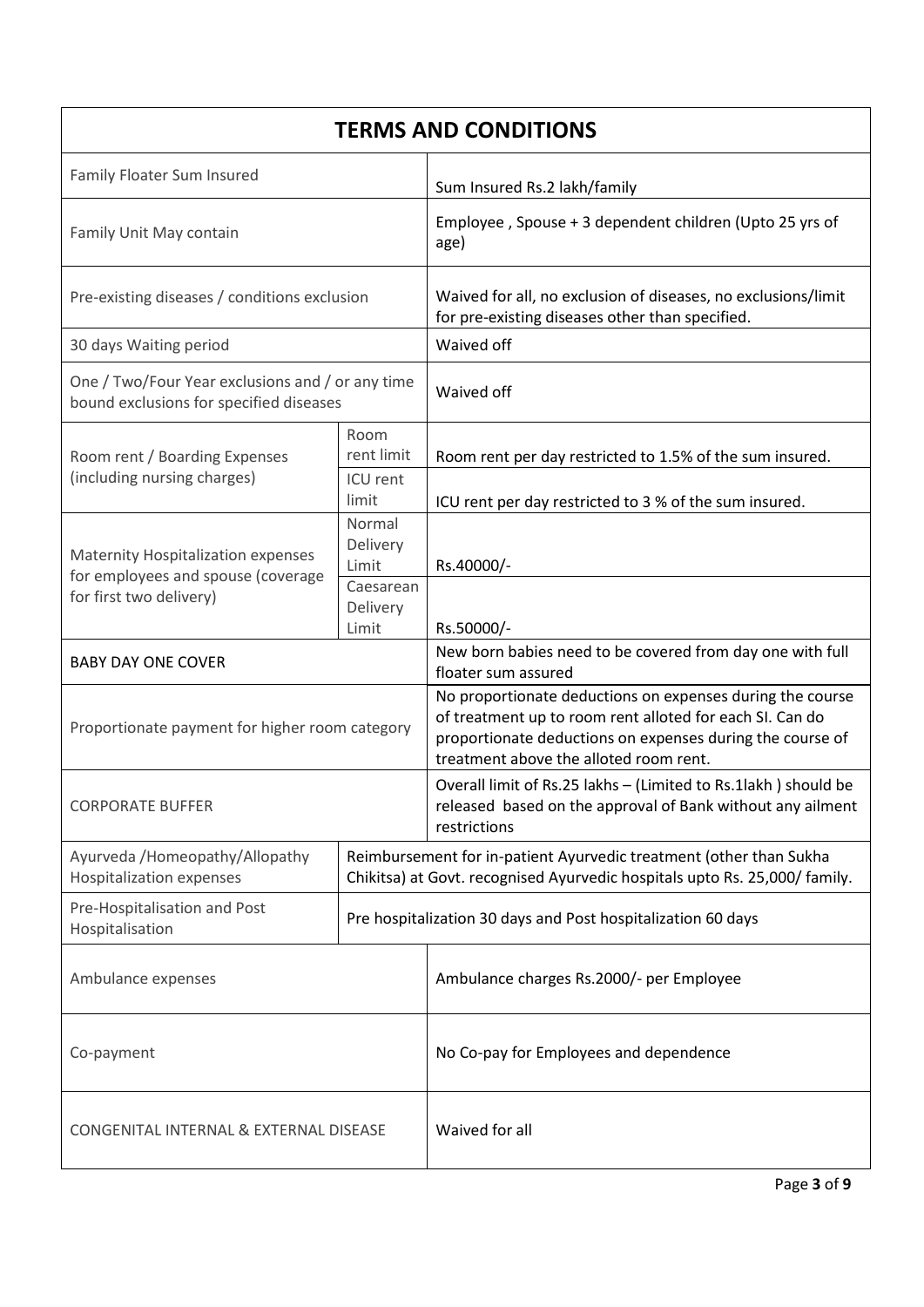| Continuity from previous policy                                                           | Provided                                                                                                                                                                                                                                                                                                                                                                                                                                                                                                                                                                                                                                                                                                                                                                                                                                                                                                                                                                                                                                                                                                                                                                                                                                                                                                                                                                                                                                                                                                                                                                                                                                                                                                                                                                                                                                                                                                                                                     |
|-------------------------------------------------------------------------------------------|--------------------------------------------------------------------------------------------------------------------------------------------------------------------------------------------------------------------------------------------------------------------------------------------------------------------------------------------------------------------------------------------------------------------------------------------------------------------------------------------------------------------------------------------------------------------------------------------------------------------------------------------------------------------------------------------------------------------------------------------------------------------------------------------------------------------------------------------------------------------------------------------------------------------------------------------------------------------------------------------------------------------------------------------------------------------------------------------------------------------------------------------------------------------------------------------------------------------------------------------------------------------------------------------------------------------------------------------------------------------------------------------------------------------------------------------------------------------------------------------------------------------------------------------------------------------------------------------------------------------------------------------------------------------------------------------------------------------------------------------------------------------------------------------------------------------------------------------------------------------------------------------------------------------------------------------------------------|
| Illness wise Sub Limits or any other sub limits                                           | Cataract (per eye) Rs.35000/-                                                                                                                                                                                                                                                                                                                                                                                                                                                                                                                                                                                                                                                                                                                                                                                                                                                                                                                                                                                                                                                                                                                                                                                                                                                                                                                                                                                                                                                                                                                                                                                                                                                                                                                                                                                                                                                                                                                                |
| MIDTERM INCLUSION                                                                         | Provision to include members during the operation of the<br>policy on pro-rata basis.                                                                                                                                                                                                                                                                                                                                                                                                                                                                                                                                                                                                                                                                                                                                                                                                                                                                                                                                                                                                                                                                                                                                                                                                                                                                                                                                                                                                                                                                                                                                                                                                                                                                                                                                                                                                                                                                        |
| Non cancelation of Policy in Mid term                                                     | Yes                                                                                                                                                                                                                                                                                                                                                                                                                                                                                                                                                                                                                                                                                                                                                                                                                                                                                                                                                                                                                                                                                                                                                                                                                                                                                                                                                                                                                                                                                                                                                                                                                                                                                                                                                                                                                                                                                                                                                          |
| Guidelines from Standardization of Exclusions as<br>per IRDA circular dated 27th Sep 2019 | As per IRDA list                                                                                                                                                                                                                                                                                                                                                                                                                                                                                                                                                                                                                                                                                                                                                                                                                                                                                                                                                                                                                                                                                                                                                                                                                                                                                                                                                                                                                                                                                                                                                                                                                                                                                                                                                                                                                                                                                                                                             |
| Modern Treatment methods & Advancement In<br>Technologies                                 | Modern Treatment Methods & Advancement in<br>Technologies<br>In case of an admissible claim under section 4.1, expenses<br>incurred on the following procedures (wherever medically<br>indicated) either as in-patient or as part of day care<br>treatment in a hospital, shall be covered. The claim shall be<br>subject to additional sub-limits indicated against them in the<br>table below:<br>1) Uterine Artery Embolization & High Intensity Focussed<br>Ultrasound (HIFU)Up to 20% of Sum Insured subject to a<br>maximum of Rs.2 Lacs per policy period for claims involving<br><b>Uterine Artery Embolization &amp; HIFU</b><br>2) Balloon Sinuplasty - Up to 10% of Sum Insured subject to a<br>maximum of Rs.1 Lac per policy period for claims involving<br><b>Balloon Sinuplasty</b><br>3) Deep Brain Stimulation - Up to 70% of Sum Insured per<br>policy period for claims involving Deep Brain Stimulation<br>4) Oral Chemotherapy - Up to 20% of Sum Insured subject to<br>a maximum of Rs.2 Lacs per policy period for claims involving<br>Oral Chemotherapy<br>5) Immunotherapy-Monoclonal Antibody to be given as<br>injection - Up to 20% of Sum Insured subject to a maximum<br>of Rs.2 Lacs per policy period<br>6) Intra vitreal Injections - Up to 10% of Sum Insured subject<br>to a maximum of Rs. 1 Lac per policy period<br>7) Robotic Surgeries (Including Robotic Assisted Surgeries) -<br>Up to 75% of Sum Insured per policy period for claims<br>involving Robotic Surgeries for (i) the treatment of any<br>disease involving Central Nervous System irrespective of<br>aetiology; (ii) Malignancies. Up to 50% of Sum Insured per<br>policy period for claims involving Robotic Surgeries for other<br>diseases<br>8) Stereotactic Radio Surgeries - Up to 50% of Sum Insured<br>per policy period for claims involving Stereotactic Radio<br>Surgeries<br>9) Bronchial Thermoplasty - Up to 30% of Sum Insured subject |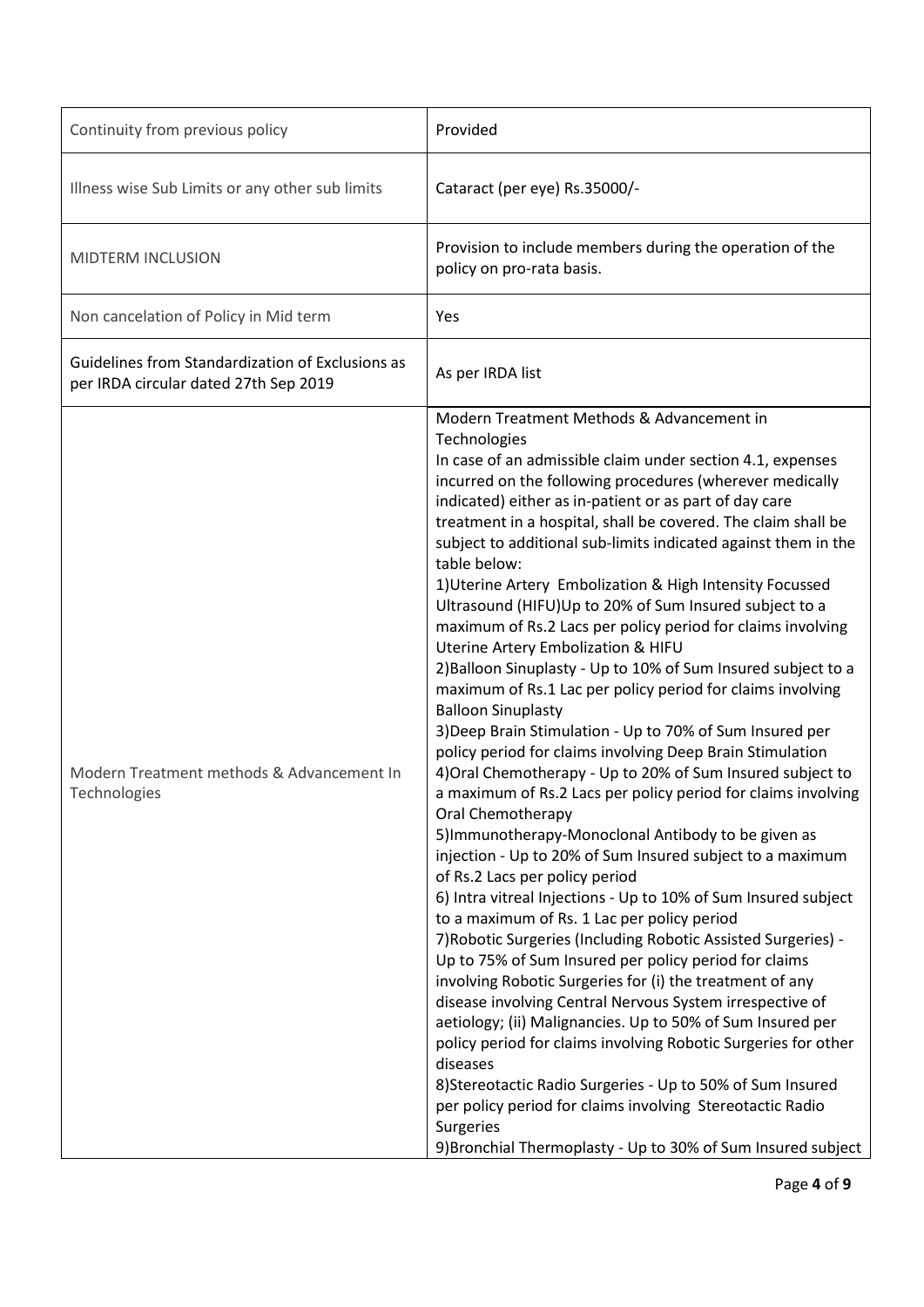|                                                                      | to a maximum of Rs.3 Lacs per policy period for claims<br>involving Bronchial Thermoplasty.<br>10) Vaporisation of the Prostate (Green laser treatment for<br>holmium laser treatment)<br>Up to 30% of Sum Insured<br>subject to a maximum of Rs.2 Lacs per policy period.<br>11) Intra Operative Neuro Monitoring (IONM) - Up to 15% of<br>Sum Insured per policy period for claims involving Intra<br>Operative Neuro Monitoring subject to a maximum of Rs. 1<br>Lac per policy period.<br>12) Stem Cell Therapy: Hematopoietic Stem Cells for bone<br>marrow transplant for haematological conditions to be<br>covered only.<br>No additional sub-limit<br>Note: If, for a given admissible claim, limits as listed in the<br>Table above AND limits mentioned in Clause 4.1.2 are<br>applicable simultaneously, then the lower of the two limits<br>shall apply. |
|----------------------------------------------------------------------|-----------------------------------------------------------------------------------------------------------------------------------------------------------------------------------------------------------------------------------------------------------------------------------------------------------------------------------------------------------------------------------------------------------------------------------------------------------------------------------------------------------------------------------------------------------------------------------------------------------------------------------------------------------------------------------------------------------------------------------------------------------------------------------------------------------------------------------------------------------------------|
| Reimbursement Claim Submission Time Line                             | Reimbursement claim submission time line should be 45 days<br>from the date of discharge. Should give waiver of Intimation<br>for Reimbursement Claims.                                                                                                                                                                                                                                                                                                                                                                                                                                                                                                                                                                                                                                                                                                               |
| LIMIT ON SURGEON CHARGES, ANESTHETIC<br>CHARGES, STENT CHARGES, ETC. | No Capping                                                                                                                                                                                                                                                                                                                                                                                                                                                                                                                                                                                                                                                                                                                                                                                                                                                            |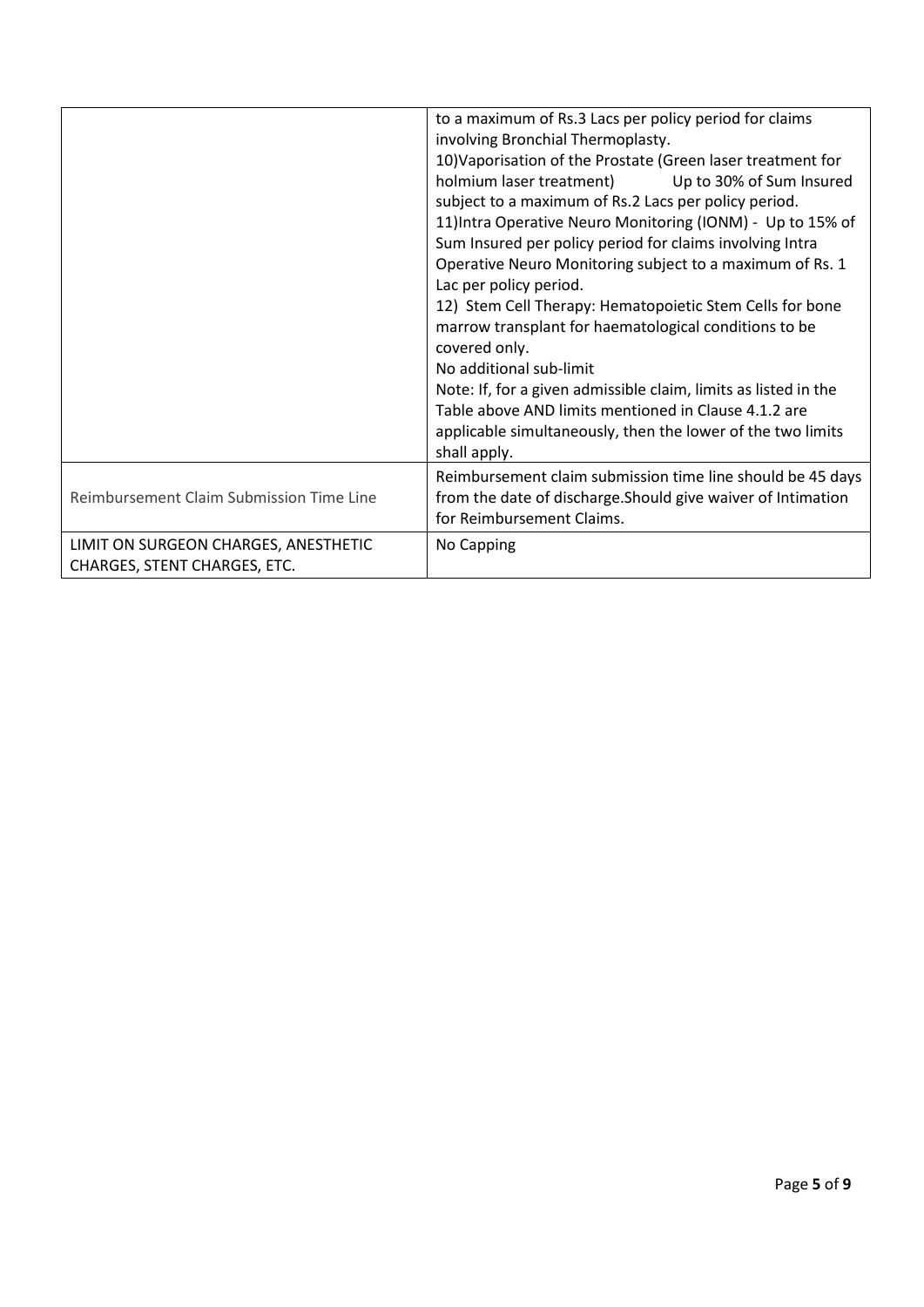## **Essential Documents & Eligibility Criteria**

- 1. The Insurance Company / Insurance Broker shall attach copies of the renewal of the IRDA license (previous two years) as a proof of its registration.
- 2. The undertaking by the bidder regarding agreement to all the terms and conditions (Annexure 1) of Kerala Bank Ltd as provided in this tender.
- 3. Quote submitted from Insurance Company either directly or through Insurance Broker should be through Regional Office or Divisional Office and should be in Annexure 2 format.
- 4. Insurance Broker Registration Certificate (ROC Certification from Kerala) Copy to be attached
- 5. Broker should have an experience of more than 5 years .
- 6. 3 Years previous experience of Broker in handling Health Insurance of more than 6000 Lives ( Copy of Policy to be attached).

The quotation for implementation of Group Health Insurance Policy for Kerala State Co-operative Bank Ltd, Collection Agents/Gold Appraiser/Night Watchmen/Security Staff/Contract Employees/Daily Waged Employees, covering the benefits as indicated above with premium rates in the format attached (Annexure-2) and other terms and conditions should reach this office in sealed cover on or before 3 pm on 27-06-2022 of File Num : KSCB/HR/GMC.T/ 2022-23 16/06/2022 Approved by Head Office . The quotations received before the last date and time shall be opened at 4.p.m on 27.06.2022 in the presence of those who wish to be present at the time of opening. Further discussions on the offers received will be held after going through the offers. For any clarification in this regard, please contact for Kerala State Co-operative Bank Ltd HEAD OFFICE. (Phone-0471 -2547284).

- **a)** At any time prior to the deadline for submission of bids, Kerala State Co- operative Bank may, for any reason modify the Bidding documents, by issuing a corrigendum.
- **b)** Any time prior to award of contract, without thereby incurring any liability to the affected Bidder or Bidders. Kerala State Co-operative Bank is not bound to accept the lowest or any bid.
- **c)** Signature in each page of document: All the Annexure formats of the Bid Document must be signed by the competent authority of the Bidder. **Deadline for Submission Bids/Proposals**:
- **d)** Bid documents should be submitted not later than 27/06/2022– 15.00 HRS. Bid documents received later than the prescribed date and time will not be considered for evaluation.

# **The Bank reserves the right to accept/reject any tender without assigning any reason whatsoever.**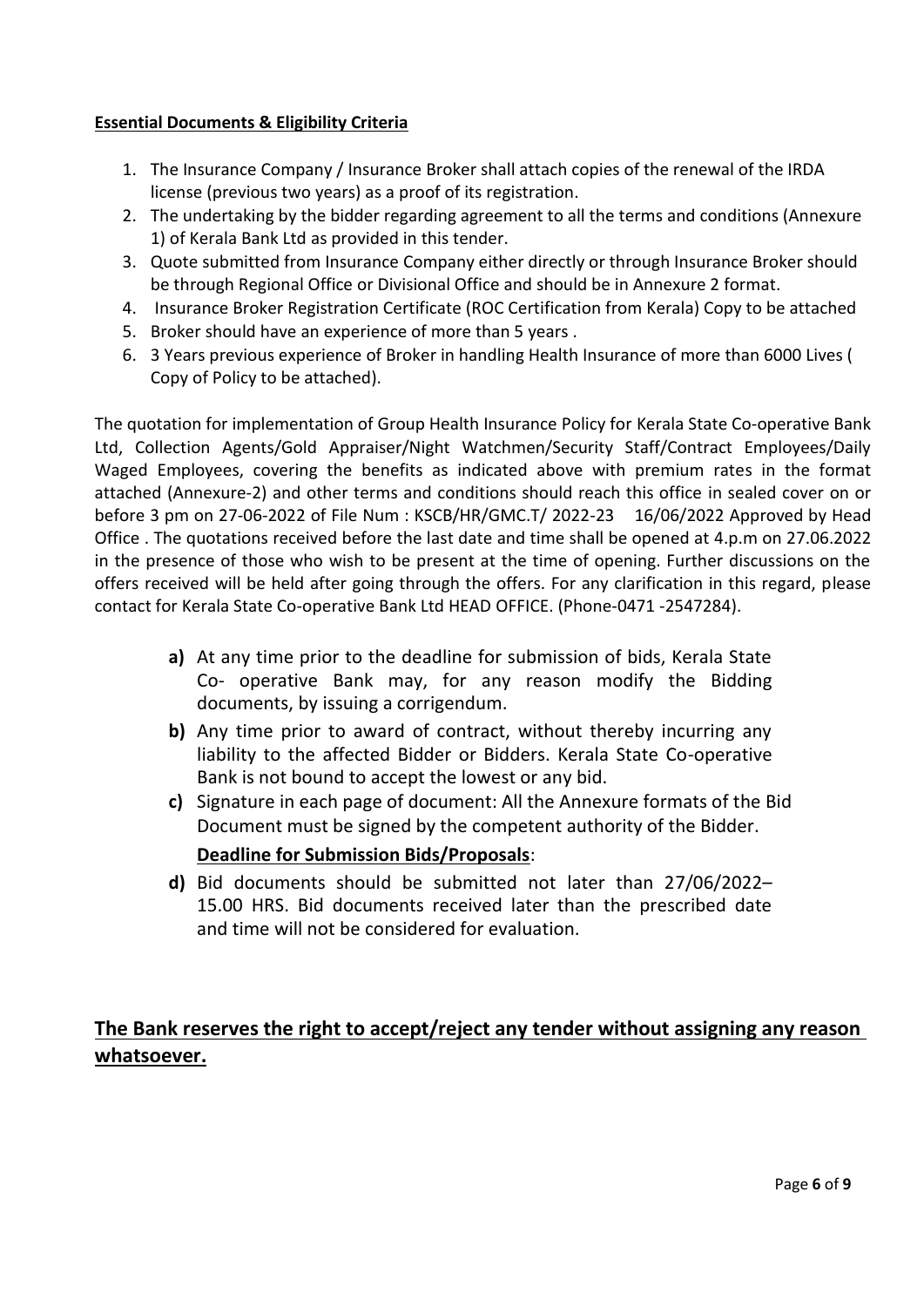## **ACCEPTANCE OF TERMS AND CONDITIONS IN LETTERHEAD OF COMPANY**

I/We hereby agree to the terms and conditions given above.

Authorized Signatory: (Name & Designation)

Address of the Insurance Company with Telephone No.:

Place: Date: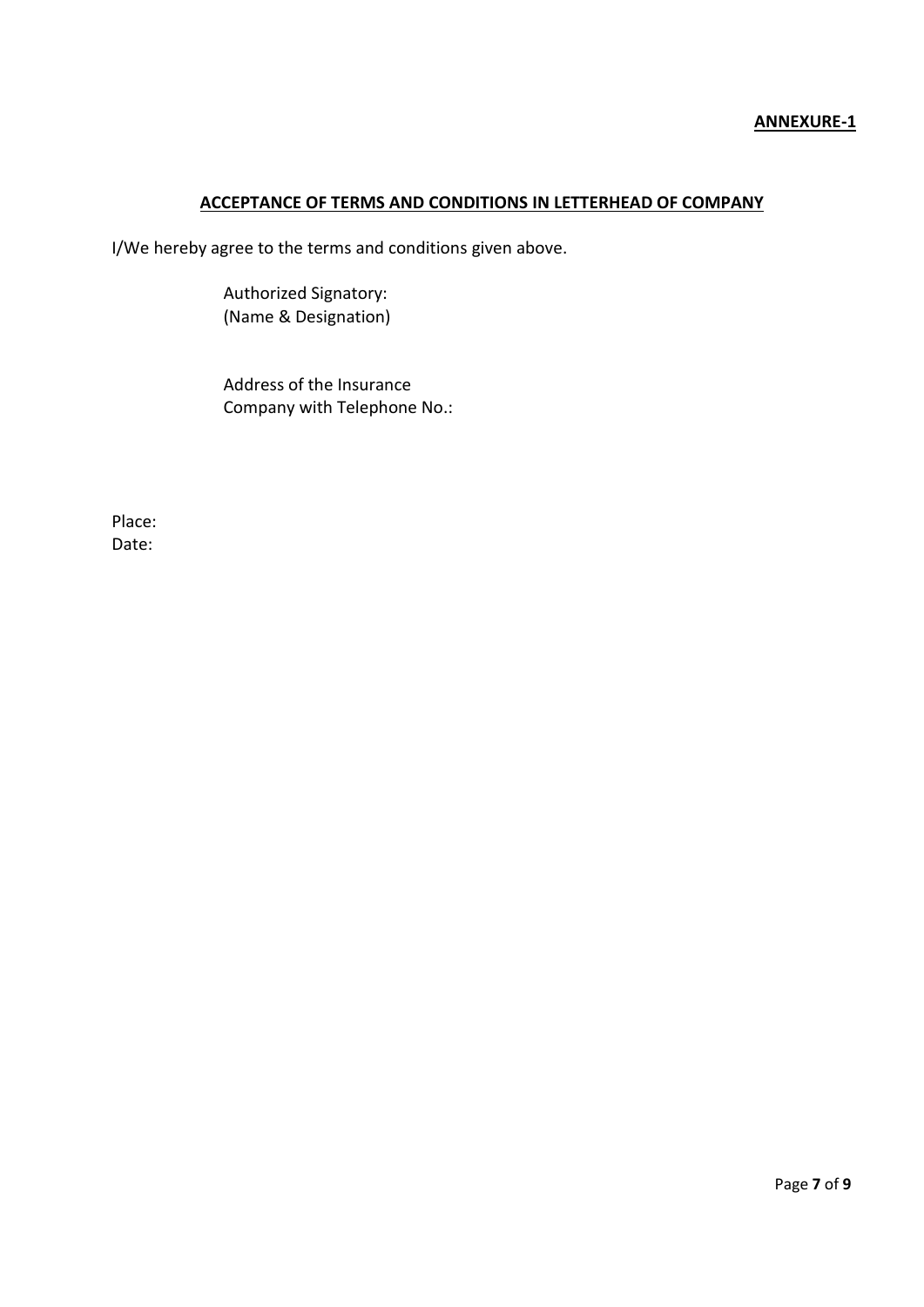### **ANNEXURE-2**

To

The Chief Executive Officer Kerala State Co Operative Bank Co Bank Towers Vikas Bhavan P O Thiruvananthapuram 695033 Phone No:0471- 2547284, 2547236. Sir,

As per your Notification …………………………….. dated ……….., published in the ……………………………… on …………… and the terms and conditions published on your website dated…………………… we, .............................................................................................................(Name of Insurance Company with Division or Branch / Name of Broker) quote below our Premium Rates of ……………………………………………………….………………….Insurance Company Ltd. for renewal of the Group Health Insurance Policy for the period from One Year

# **Quotation for providing Group Health Insurance Coverage to Collection Agents/Gold Appraiser/Night Watchmen/Security Staff/Contract Employees/Daily Waged Employees and their Dependence Agent / Security**

**Premium rates for covering Collection Agents/Gold Appraiser/Night Watchmen/Security Staff/Contract Employees/Daily Waged Employees and their Dependence Agent / Security Spouse and Dependent Children)**

| SI Num   | <b>Sum Insured</b> | Per Family - Premium with All Tax and<br><b>Charges</b> |
|----------|--------------------|---------------------------------------------------------|
| Option 1 | 2 Lakh Floater     |                                                         |